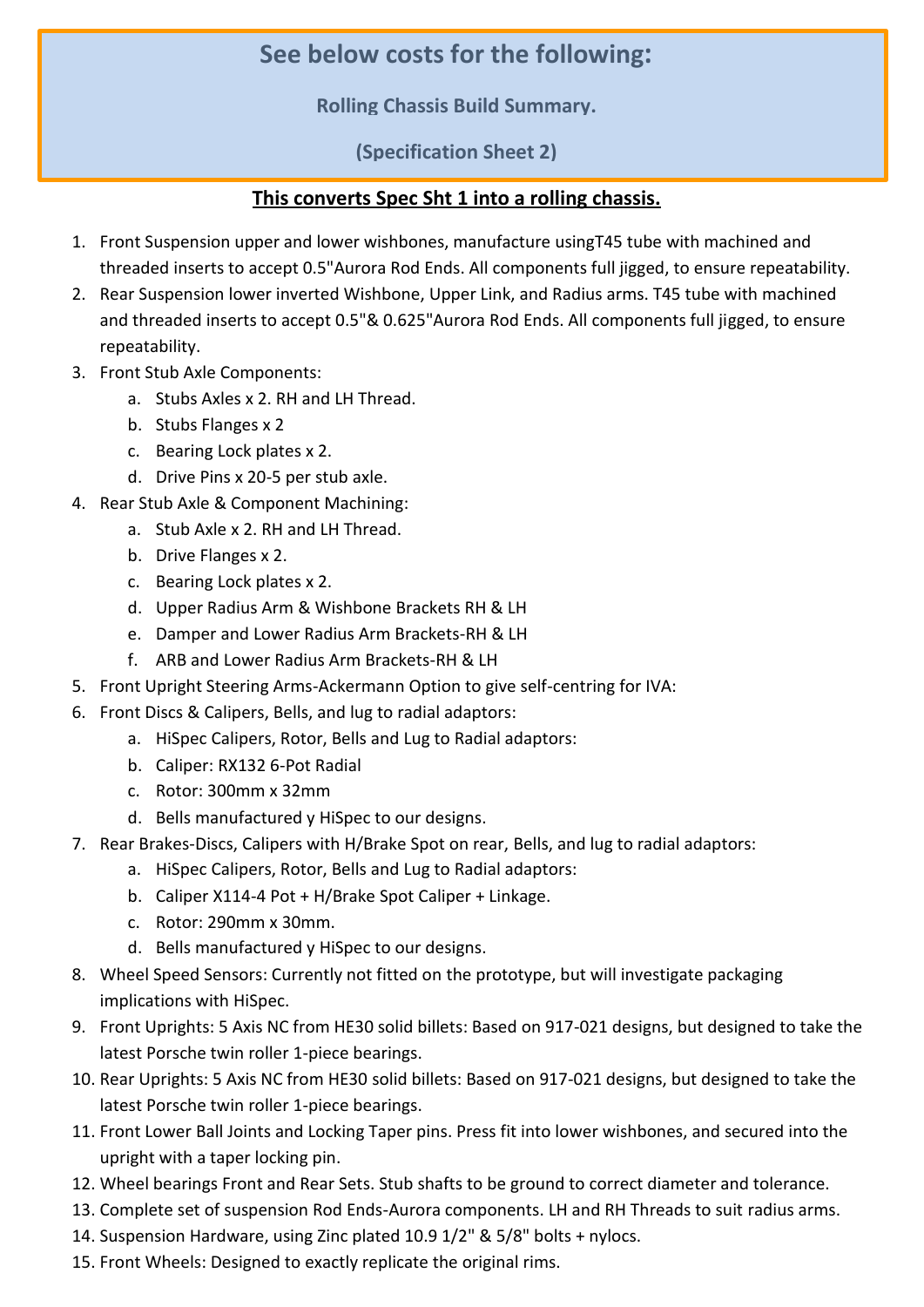- a. The patterns were developed to manufacture magnesium, as used on the prototype..
- b. 8.5" is available with Ackermann geometry for IVA.
- c. 10.5" is track option without Ackerman, so original 917 geometry.
- 16. Front Tyres: Designed for the track tyres but also road legal. 18/60-R15 TB15 Michelin (215/55R15). 17. Rear Wheels: Designed to exactly replicate the original rims.
	- a. Can manufacture 14" and 15" widths. 14" will take the road legal tyre, 15" is for track tyre.
- 18. Rear Tyres: Designed for the track tyres but also road legal. 29/61 R15 TB15 Michelin (335/35x15).
- 19. Wheel Nuts: 2x BBS: M72 x 2,5 RH tread, & 2 x BBS: M72 x 2,5 LH tread.
- 20. Stub Axle nuts: RH and LH threaded castellated for split pin retention after torqued.
- 21. Dampers: Currently Nitron, to assess the package and initial handling while maintaining realistic costs for the prototype.
- 22. Steering Rack, manufactured by Titan to our designs which replicate the original mounting locations and column angle. Ratio is 2.14 turns lock to lock. But 1.9 is also available.
- 23. Steering Wheel & QR Coupling: Momo Prototipo Steering Wheel + SPA Q/R Hub.
- 24. Brake Master Cylinders & Remote Reservoirs for brake dual circuits.
- 25. Note for road use reservoirs require fluid level warning lamps for IVA.
- 26. Clutch Master Cylinder & Integral Reservoir, as clutch is hydraulically operated on a G50.
- 27. Initial assembly of all the above components to rolling chassis level, to confirm all components fit correctly.
- 28. Front Brake Ducts, Mounted to the Uprights. And ducting from nose NACA inlets .
- 29. Brake Flexi Hoses- from chassis mounts on inner wings to wheels.
- 30. Driver and Passenger Seats to the same designs as the prototype. These can be revised if required to suit alternative driver and passenger builds at additional costs. As they will require new seat bucks manufacturing and possible lower frame changes to optimise belt mountings.
- 31. Below a selection of images of the front and rear assembled suspension. Bespoke rack, uprights, front and rear wishbones, wheels, and pedal box package. And finally a photo of the rolling chassis without body fitted, and then with body pre-assembled but not glassed to the chassis.
- 32.

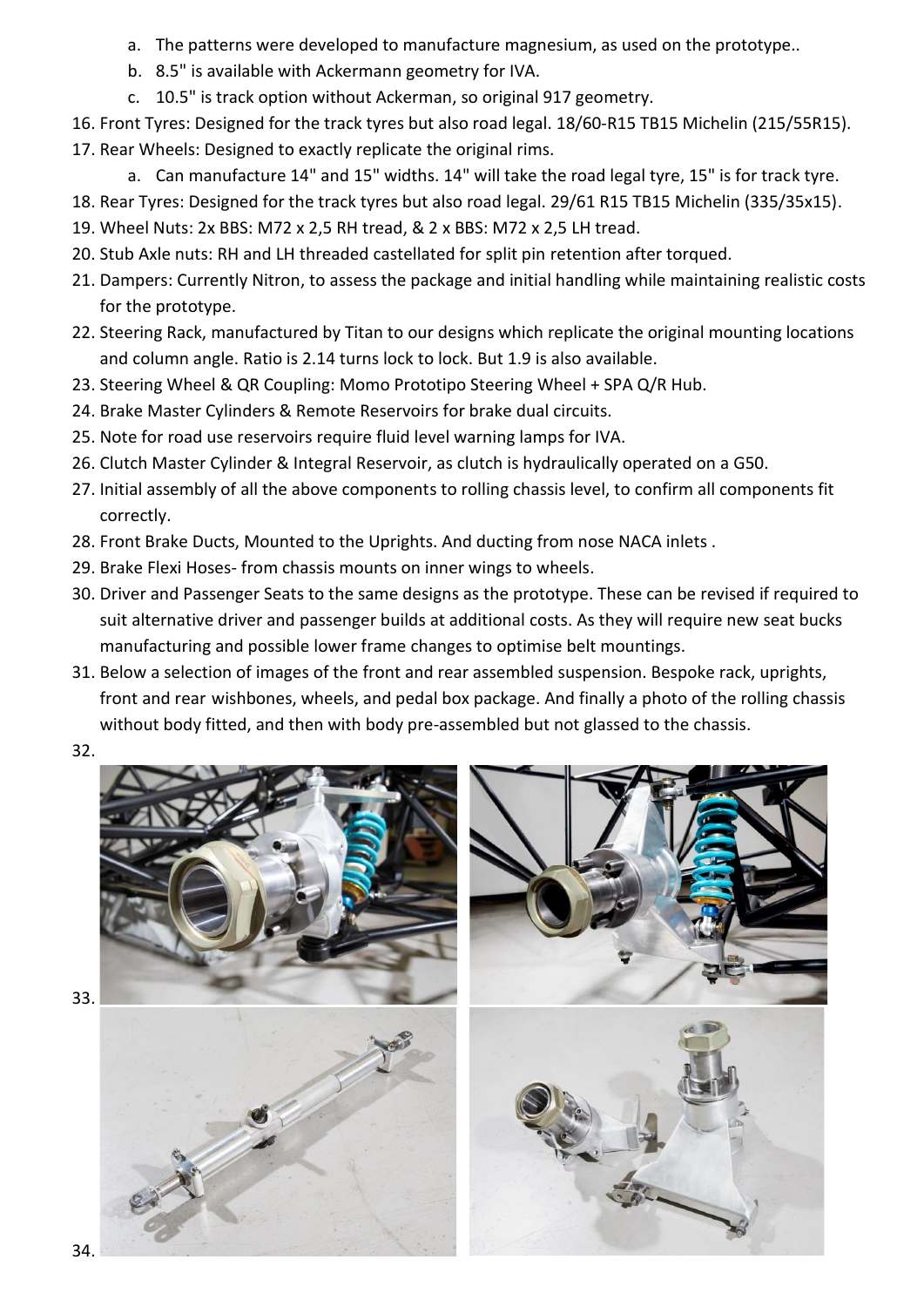